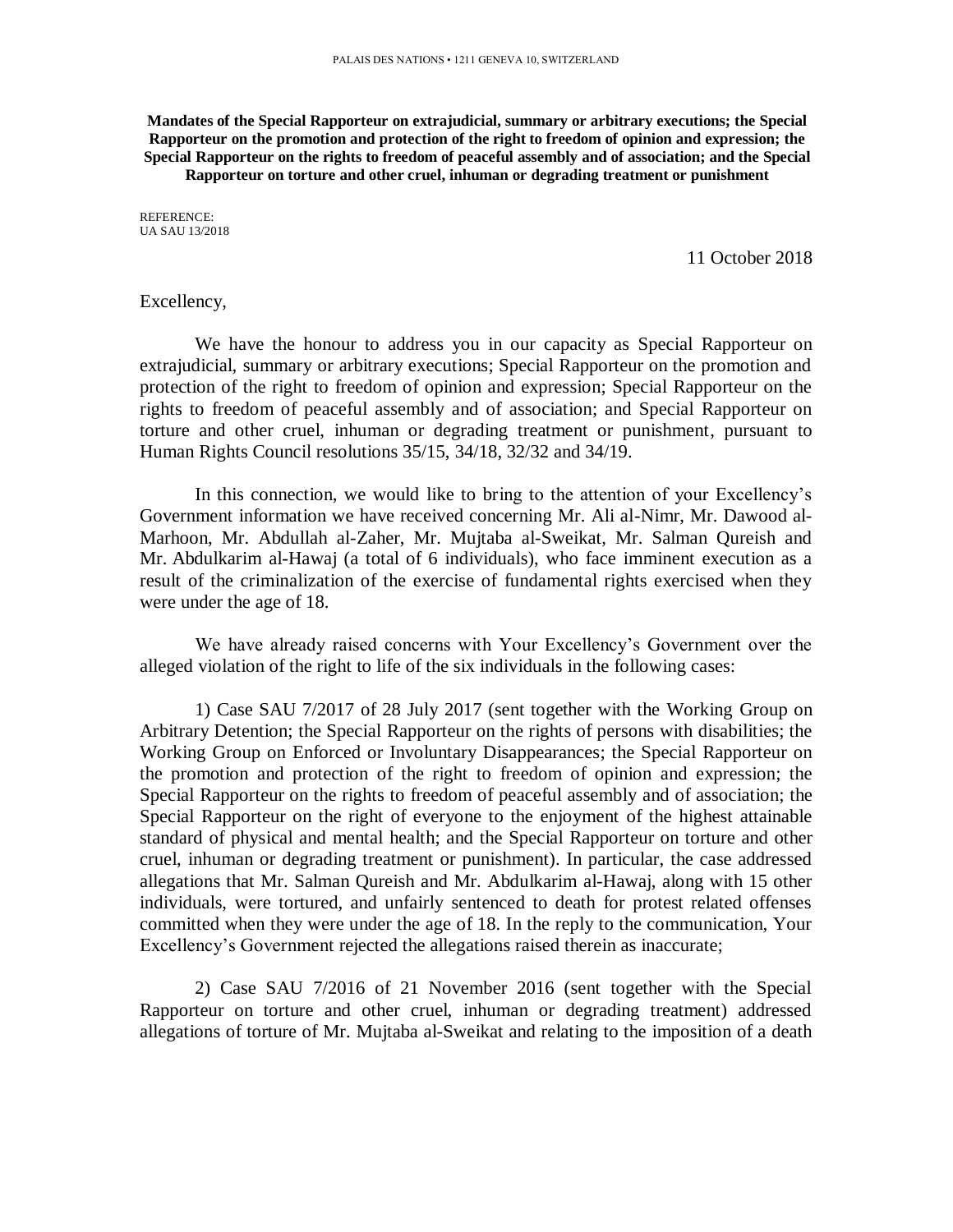sentence as a result of an unfair trial for offenses committed when he was under the age of 18. In the reply to the communication, Your Excellency's Government denied all allegations.

3) Case SAU 2/2016 of 22 March 2016 (sent together with the Special Rapporteur on torture and other cruel, inhuman or degrading treatment) addressed allegations of torture of Mr. Ali al-Nimr, Dawood al-Marhoon and Abdullah al-Zaher and relating to the imposition of a death sentence as a result of an unfair trial for offenses committed when they were under the age of 18. In the reply to the communication, Your Excellency's Government requested additional time to examine the allegations, but thus far there has been no follow-up.

4) Case SAU 8/2015 of 19 October 2015 (sent together with Special Rapporteur on the rights to freedom of peaceful assembly and of association; the Special Rapporteur on the independence of judges and lawyers; and the Special Rapporteur on torture and other cruel, inhuman or degrading treatment) addressed allegations of torture of Dawood al-Marhoon and relating to the imposition of a death sentence as a result of an unfair trial for charges brought against him only in relation to the exercise of his right to freedom of assembly when he was under the age of 18. Thus far, no reply to the communication was received from Your Excellency's Government.

5) Case SAU 6/2015 of 21 September 2015 (sent together with the Special Rapporteur on torture and other cruel, inhuman or degrading treatment) addressed allegations of torture of Ali al-Nimr and relating to the imposition of a death sentence as a result of an unfair trial for offenses committed when he was under the age of 18. In the reply to the communication, Your Excellency's Government denied all allegations.

In light of the repeated detailed communications already sent by several Special Rapporteurs we will not repeat all of the relevant facts, but summarize them as follows:

According to the information received:

All six individuals were arrested and sentenced to death between 2014 and 2017 as a result of the criminalization of the exercise of fundamental rights exercised when they were under the age of 18, thus considered minors under international human rights law, and related to the exercise of fundamental rights, including freedom of assembly and expression.

All six individuals were allegedly tortured and ill-treated and did not have access to a viable complaint mechanism. Furthermore, authorities did not conduct any investigation into these allegations.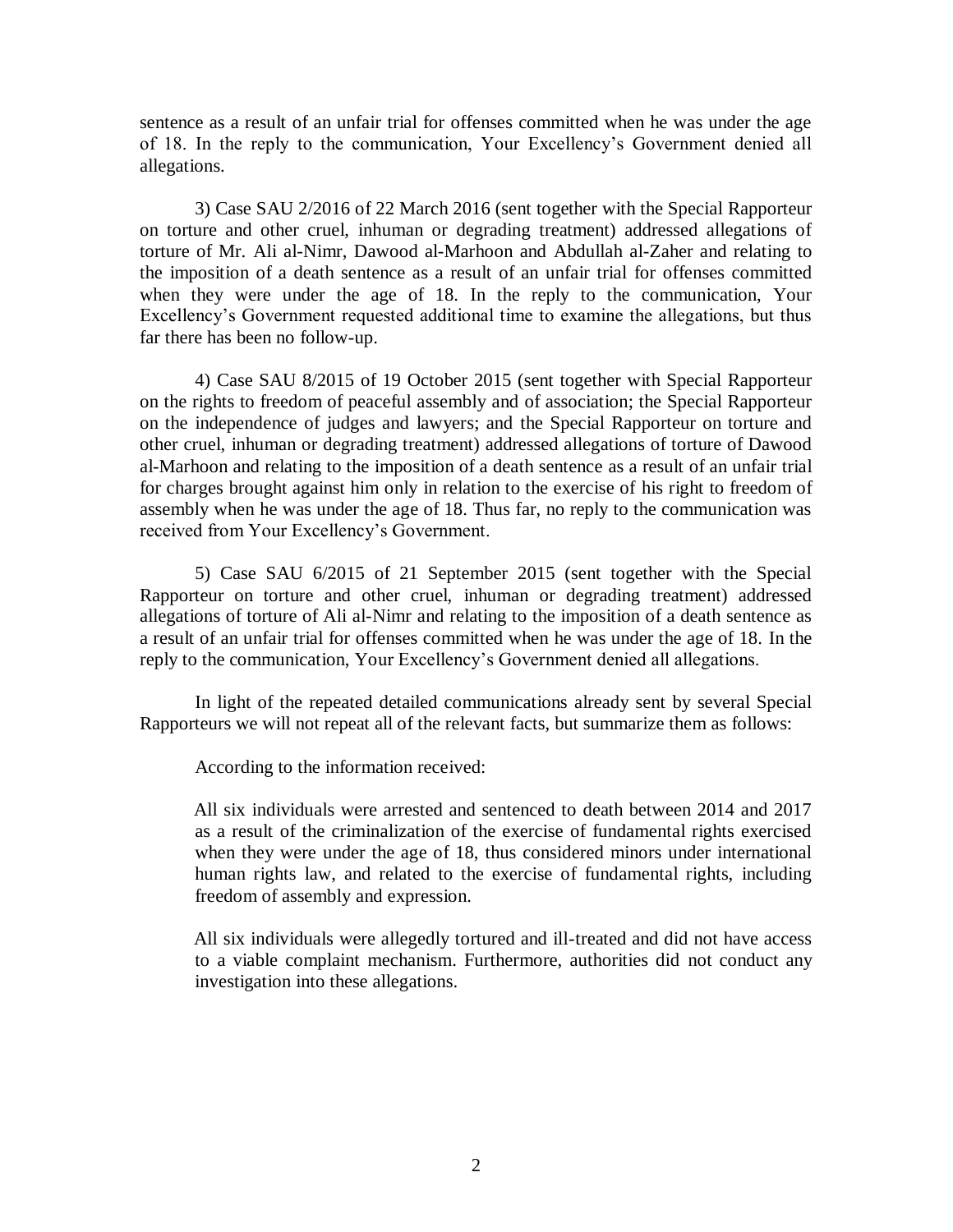#### **Case of Mr. Dawood al-Marhoon**

In 2011 and 2012, at the age of 16 years old, Mr. Dawood al-Marhoon participated in a number of so-called Arab Spring protests in Qatif, Eastern Province.

In January 2012, security forces shot him in a leg during a protest in Awamiya.

On 15 May 2012, at the age of 17, he was detained and subsequently released on the same day.

On 22 May 2012, he was arrested in Dammam Central Hospital, where he was receiving treatment for an eye injury sustained as a result of a road traffic accident. He was then transferred to a military hospital and three days later to the Dammam Juvenile Detention. There, he was placed in solitary confinement for two weeks.

During the two weeks, government officials subjected him to torture and illtreatment, including beatings and verbal abuse. He was then forced to sign a blank confession. During this period of detention, Mr. Dawood al-Marhoon's relatives were never notified of his whereabouts.

On 9 November 2013, he was transferred to the General Department of Investigations in Dammam, where he was held in solitary for one month. In this period, he was electrocuted, hung upside-down, and beaten while tied to a chair.

On 29 January 2014, the Attorney General initiated proceedings against Dawood al-Marhoon before the Specialized Criminal Court. The prosecution relied on the forced confession obtained as a result of torture and charged him with "sowing corruption and breaching security."

Dawood al-Marhoon was not informed of the charges brought against him until the first hearing, where he was also appointed a legal counsel. At the end of the hearing, he was sentenced to death.

His lawyers appealed but were denied information on the progress of the proceedings and information relating to the hearing dates. On 29 September 2015, the Specialized Criminal Court upheld the death sentence. The case was subsequently transferred to the Ministry of Interior, where the sentence awaits implementation.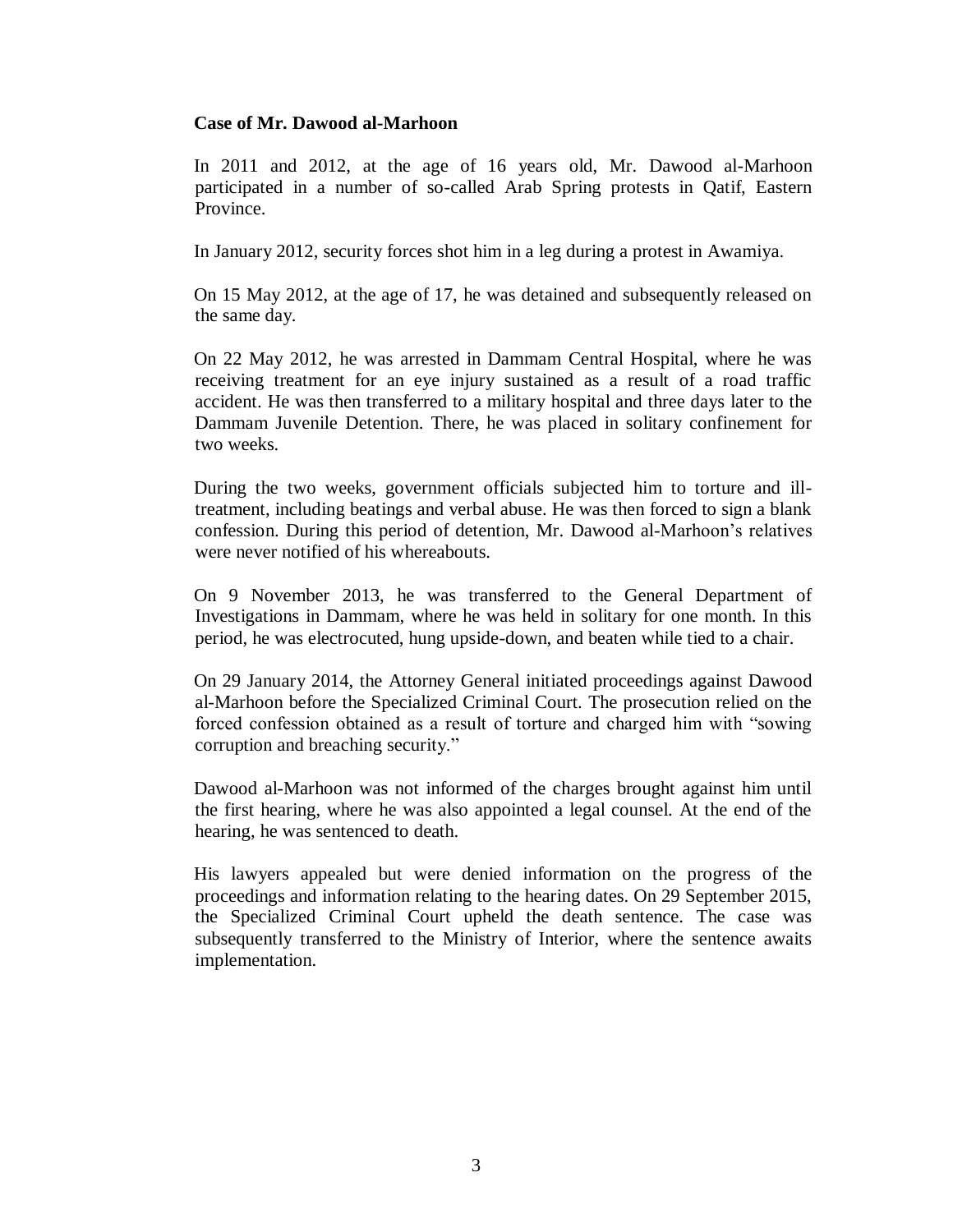## **Case of Mr. Ali al-Nimr**

On 14 February 2012, Saudi authorities arrested Mr. Ali al-Nimr, a 17 year old high school student, for his participation in so-called Arab Spring protests in Qatif, Eastern Province in 2012.

During his arrest and detention he was subjected to torture and ill-treatment by the General Investigation Directorate, which forced him to confess the charges against him.

On 17 December 2013, the Specialized Criminal Court heard Mr. Ali al-Nimr's case in absentia. He was charged with 12 offences, including treason and membership in a terrorist cell. Subsequent hearings were held in his absence and Mr. Ali al-Nimr learned of these charges at a later time. He was also initially denied a lawyer, who when appointed was denied access to the case file.

On 27 May 2014, the Specialized Criminal Court sentenced Mr. Ali al-Nimr to death. The sentence was upheld on appeal by the High Court. Mr. Ali al-Nimr may now be executed at any time.

## **Case of Mr. Abdulkarim al-Hawaj**

On 16 January 2014, the Saudi security forces arrested Mr. Abdulkarim al-Hawaj for participating in a protest when he was 16 years old. Allegedly, he was held incommunicado in detention for five months and was subjected to torture, including beatings, electric shocks, suspension from the ceiling and being prevented from using the bathroom for prolonged periods of time.

On 1 June 2016, the Specialized Criminal Court sentenced him to death. On 17 July 2017, the sentence was upheld on appeal. At present, no information is available on the charges brought against him or on the conduct of the trial.

## **Case of Mr. Salman Qureish**

Mr. Salman Qureish was arrested on an unspecified date between September 2012 and December 2013, along with 23 other individuals, in relation to so-called Arab Spring protests that took place in al-Awamiyah in 2011.

Mr. Salman Qureish, along with four others, was charged with shooting at security forces resulting in the death of a soldier. He was 17 years-old at the time of the commission of the alleged offenses.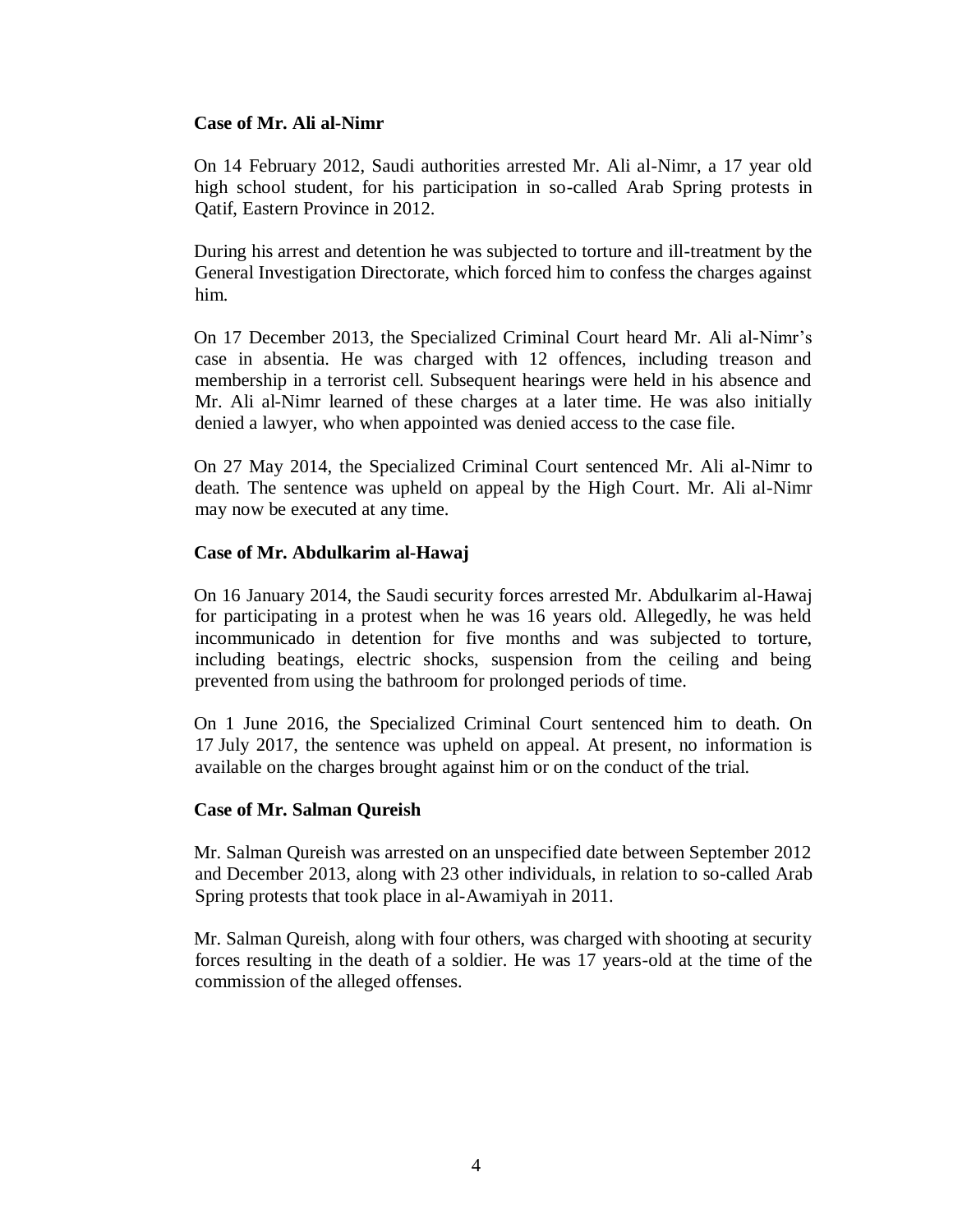He was held in pre-trial detention for a period of three years, until his trial began in September 2015. It is alleged that during that time he was tortured and forced to sign a confession.

On 1 June 2016, the Specialized Criminal Court sentenced him to death. On 25 May 2017, the High Court upheld the sentence. On 14 July 2017, he was transferred to Riyadh where he awaits executions.

# **Case of Mujtaba al-Sweikat**

On 11 December 2012, Mujtaba al-Sweikat was arrested at King Fahd International Airport. He was travelling to the United States where he was studying. He was 17 years old at the time of the arrest. He was brought to the detention center of the General Directorate for Investigations in Al-Dammam city. No warrant was provided and he was never informed of the reasons of his arrest.

While detained he was subjected to torture, which included beatings, having cold water poured over him during winter, and burnings with cigarettes, until he confessed to armed disobedience against the King and attacking security forces.

On 23 August 2015, he was brought before the Specialized Criminal Court without notice and legal representation.

On 1 June 2016, he was convicted and sentenced to death on the sole basis of the confession extracted under torture.

## **Case of Abdullah al-Zaher**

On 3 March 2012, Saudi law enforcement arrested Abdulla al-Zaher in Al-Awamiyah City, near Al-Rif, when he was 15 years old. He was taken to Awwamiyya city police station, transferred to Qatif police station for investigation, and from there to a juvenile detention center. He was allegedly tortured during his arrest, detention and interrogation.

On 12 September 2013, Abdulla al-Zaher was transferred to the General Directorate of Investigations in Dammam, where he was coerced to confess under torture.

On 29 January 2014, a trial against him began in the Specialized Criminal Court. He was denied access to a lawyer and sentenced to death on 21 October 2014. His sentence was upheld on appeal.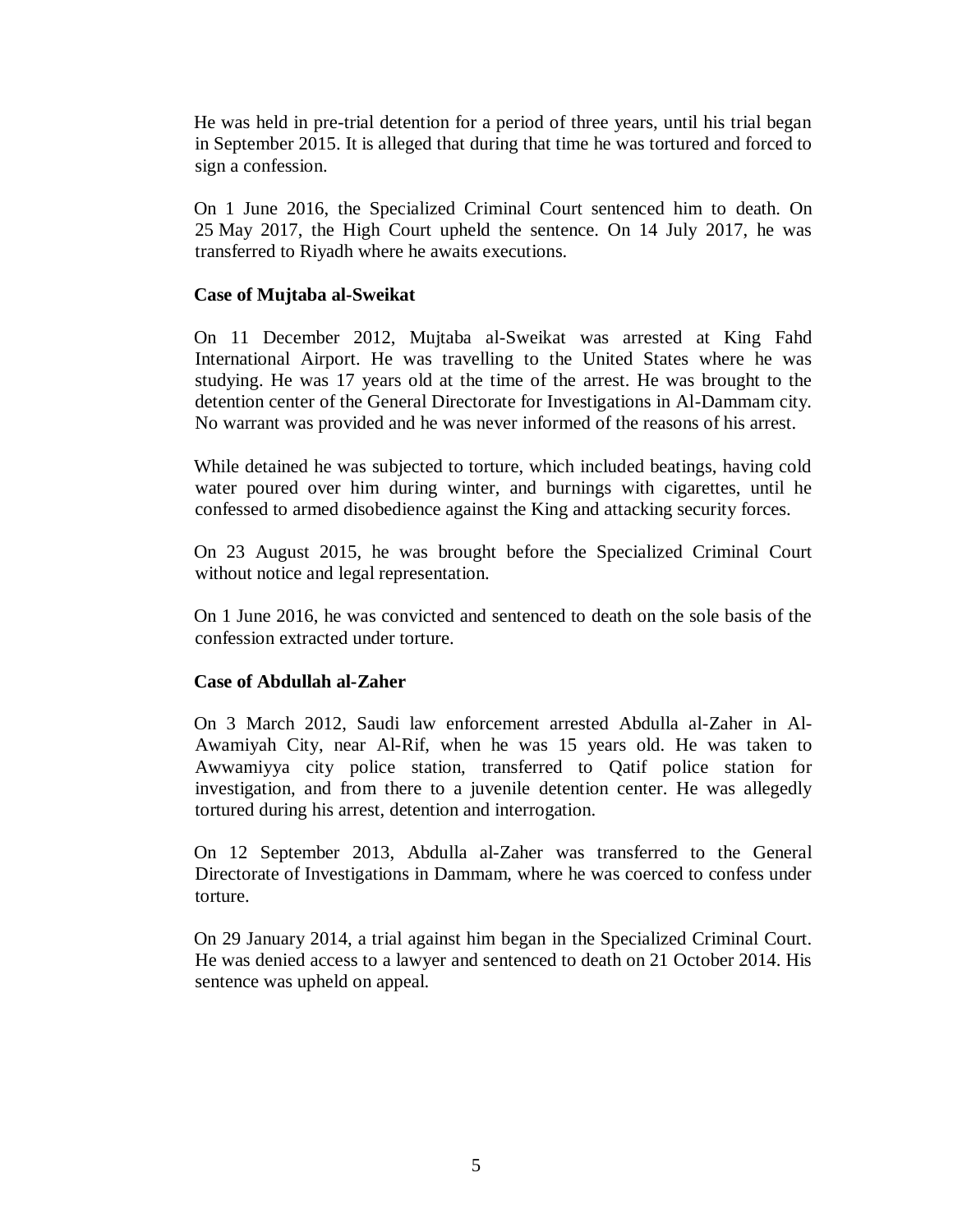In connection with the above-alleged concerns, I would like to refer your Government to Article 3 of the Universal Declaration of Human Rights (UDHR) which guarantee the right of every individual to life, liberty and security.

Under international law, "[i]n countries which have not abolished the death penalty, sentence of death may be imposed only for the most serious crimes." This has been generally understood to be crimes involving intentional killing. In the present case, **the six individuals have been sentenced to death for exercising their fundamental rights to freedom of expression and assembly, which do not reach the threshold of "most serious crimes" as required by international law, and if the death sentences are carried out, they would constitute arbitrary executions.**

Any judgment imposing the death sentence and executions of juvenile offenders is incompatible with international human rights law. Article 6 (5) of the ICCPR further states that "[s]entence of death shall not be imposed for crimes committed by persons below eighteen years of age." Similarly, article 37 (a) of the United Nations Convention on the Right of the Child (CRC), which the Kingdom of Saudi Arabia ratified in 1996, expressly prohibits the imposition of the death penalty for offences committed by persons below 18 years of age.

The Government of the Kingdom of Saudi Arabia publicly acknowledged its understanding of these international obligations. During the  $73<sup>rd</sup>$  Session of the United Nations Committee on the Rights of the Child Your Excellency's Government, in an official statement, clarified that no persons under the age of 18 can be subject to the death penalty. "There is no application of the death penalty on children. We provide for capital punishment in very precise circumstances and it is applied to mature adults, and only after sufficient proof the court receives an assurance that that the perpetrator of the crime was an adult at the time the crime was committed … The crime must have been committed by a perpetrator who is an adult at the time in order for them to be sentenced to capital punishment. …I insist there can never a sentence of capital punishment handed down on a child and it is only a sentence that is handed down to adults … the age of liability is always  $18.^{11}$ 

**However, despite the above mentioned international human rights obligations and their acknowledgement by Your Excellency's Government, the above-mentioned six individuals have all been sentenced to death for offenses that they allegedly committed under the age of 18. Thus, if executed, their deaths would amount to arbitrary deprivations of life in violation of the UDHR, the ICCPR, and the CRC.**

l

<sup>1</sup> webtv.un.org/search/consideration-of-saudi-arabia-contd-2145th-meeting-73rd-session-of-committeeon-rights-of-the-child/5134779654001?term=saudi%20arabia#full-text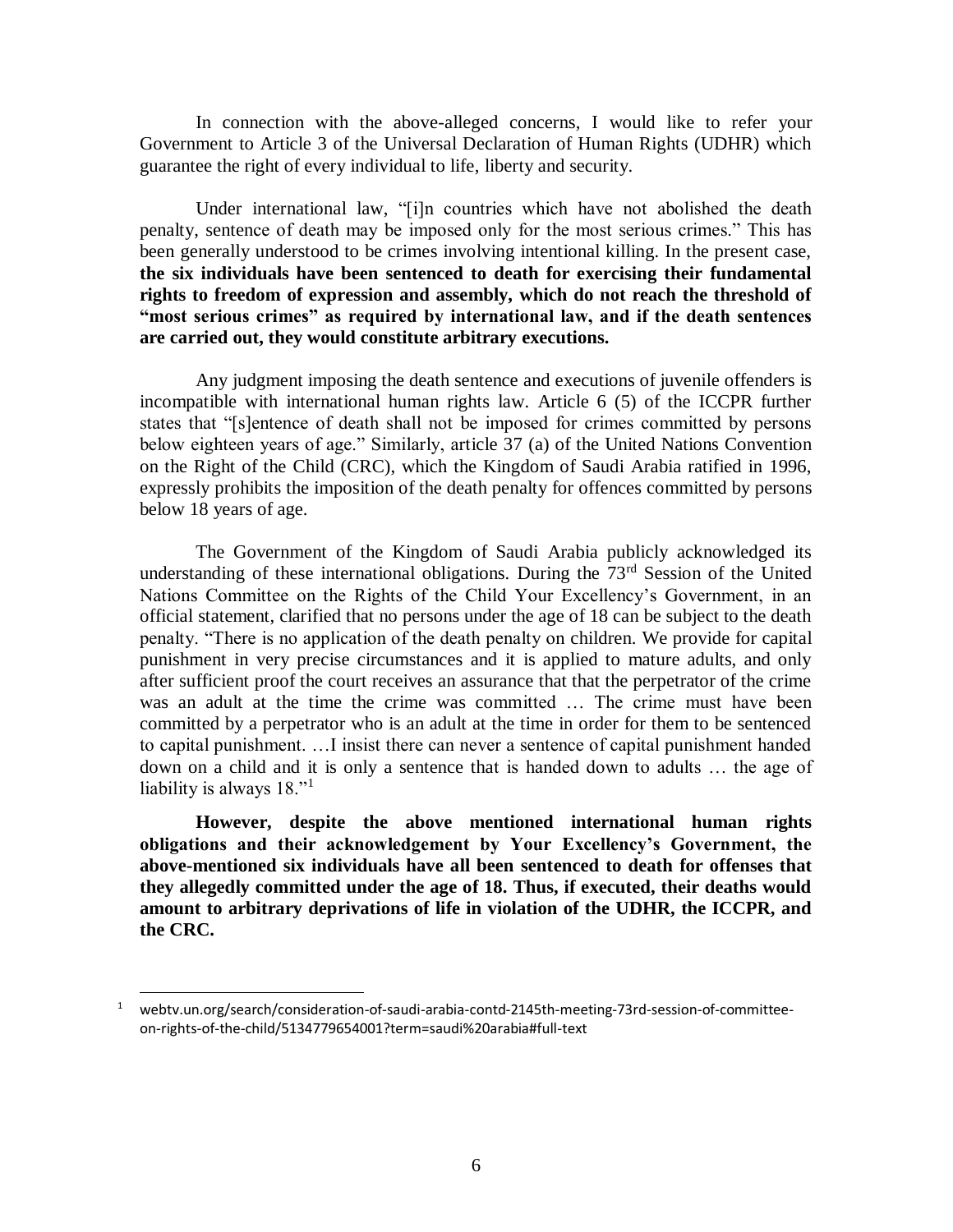Further, I wish to recall that Article 5 of the United Nations Safeguards Protecting the Rights of those Facing the Death Penalty provide that capital punishment may only be carried out pursuant to a final judgement rendered by a competent court after a legal process which gives all possible safeguards to ensure a fair trial, including the right to adequate legal assistance at all stages of the proceedings. Only full respect for stringent due process guarantees distinguishes capital punishment from a summary execution. Furthermore, Article 4 of the Safeguards stipulate that the death penalty may only be imposed when the guilt of the person charged is based upon clear and convincing evidence. Additionally, I would also like to draw the attention of your Excellency's Government to the fact that Article 15 of the Convention Against Torture prohibits the use of information obtained under torture as evidence in any proceedings. In the present case, **the above-mentioned six individuals have been forced to confess under torture and/or ill-treatments. If true, their confessions should not have been admissible in court.** 

**Furthermore, Ali al-Nimr and Abdullah al-Zaher, and possibly the other four, did not receive timely and adequate legal aid. When such legal aid was provided, authorities prevented the lawyers from accessing all of the case materials. These allegations suggest that the above-mentioned six individuals have been sentenced to death in violation of the guarantees of fair trial and due process. Thus, if the death sentences are carried out, then they may amount to arbitrary executions.** 

Lastly, I wish to express appreciation to Your Excellency's Government for undertaking the initiative to try to bring Saudi Arabia's death penalty legislation in compliance with international standards by amending the Law on Juveniles No.114 of 19/11/1439.

Regrettably, the amendments introduced continue to fail to provide adequate protection particularly the rights of children. The new law still allows for the death penalty to be imposed on juveniles between the ages of fifteen and eighteen, while, as already said, the ICCPR explicitly prohibits the imposition of the death penalty on anyone below eighteen years of age.

The full texts of the human rights instruments and standards recalled above are available on [www.ohchr.org](http://www.ohchr.org/) or can be provided upon request.

In view of the urgency of the matter, we would appreciate a response on the initial steps taken by your Excellency's Government to safeguard the rights of the abovementioned person(s) in compliance with international instruments.

As it is our responsibility, under the mandates provided to us by the Human Rights Council, to seek to clarify all cases brought to our attention, we would be grateful for your observations on the following matters: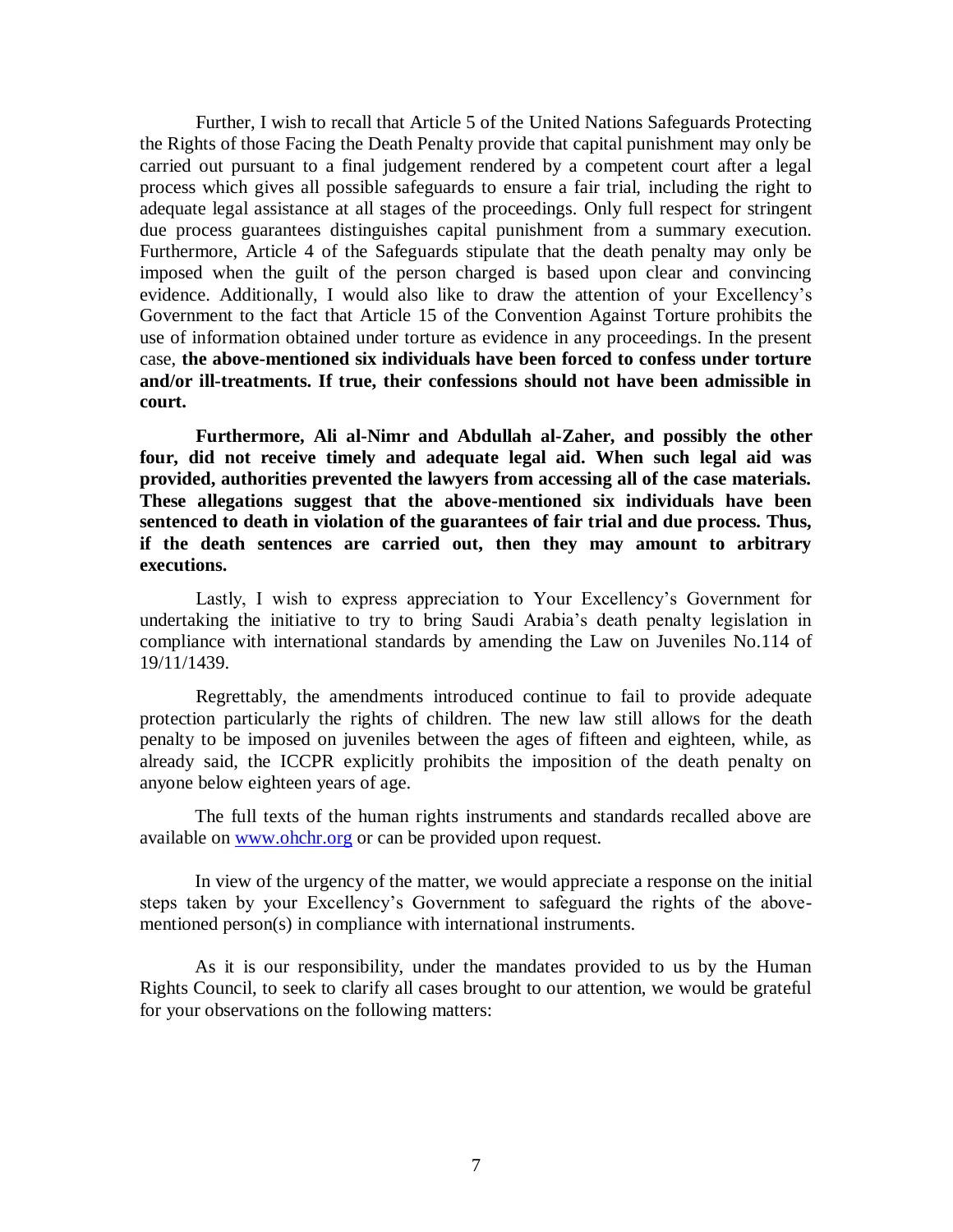- 1. Please provide any additional information and any comment you may have on the above mentioned allegations.
- 2. Please provide information on the whereabouts of all the individuals mentioned above and the dates, if any has been set, of their planned executions.
- 3. Please provide detailed information on the procedures followed prior to and after an execution takes place, including the period of notice provided to family members before the execution and for the return of the body to them.
- 4. Please provide specific information on measures in place, and how they are upheld in practice, to ensure that allegations of torture are duly investigated and confessions obtained under torture excluded from any trial, and to ensure that the burden of proof in these cases is placed on the prosecution and not on the victim.

While awaiting a reply, we urge that all necessary interim measures be taken to halt the alleged violations and prevent their re-occurrence and in the event that the investigations support or suggest the allegations to be correct, to ensure the accountability of any person responsible of the alleged violations.

We intend to publicly express our concerns in the near future as, in our view, the information upon which the press release will be based is sufficiently reliable to indicate a matter warranting immediate attention. We also believe that the wider public should be alerted to the potential implications of the above-mentioned allegations. The press release will indicate that we have been in contact with your Excellency's Government's to clarify the issue/s in question.

Your Excellency's Government's response will be made available in a report to be presented to the Human Rights Council for its consideration.

Please accept, Excellency, the assurances of our highest consideration.

Agnes Callamard Special Rapporteur on extrajudicial, summary or arbitrary executions

David Kaye Special Rapporteur on the promotion and protection of the right to freedom of opinion and expression